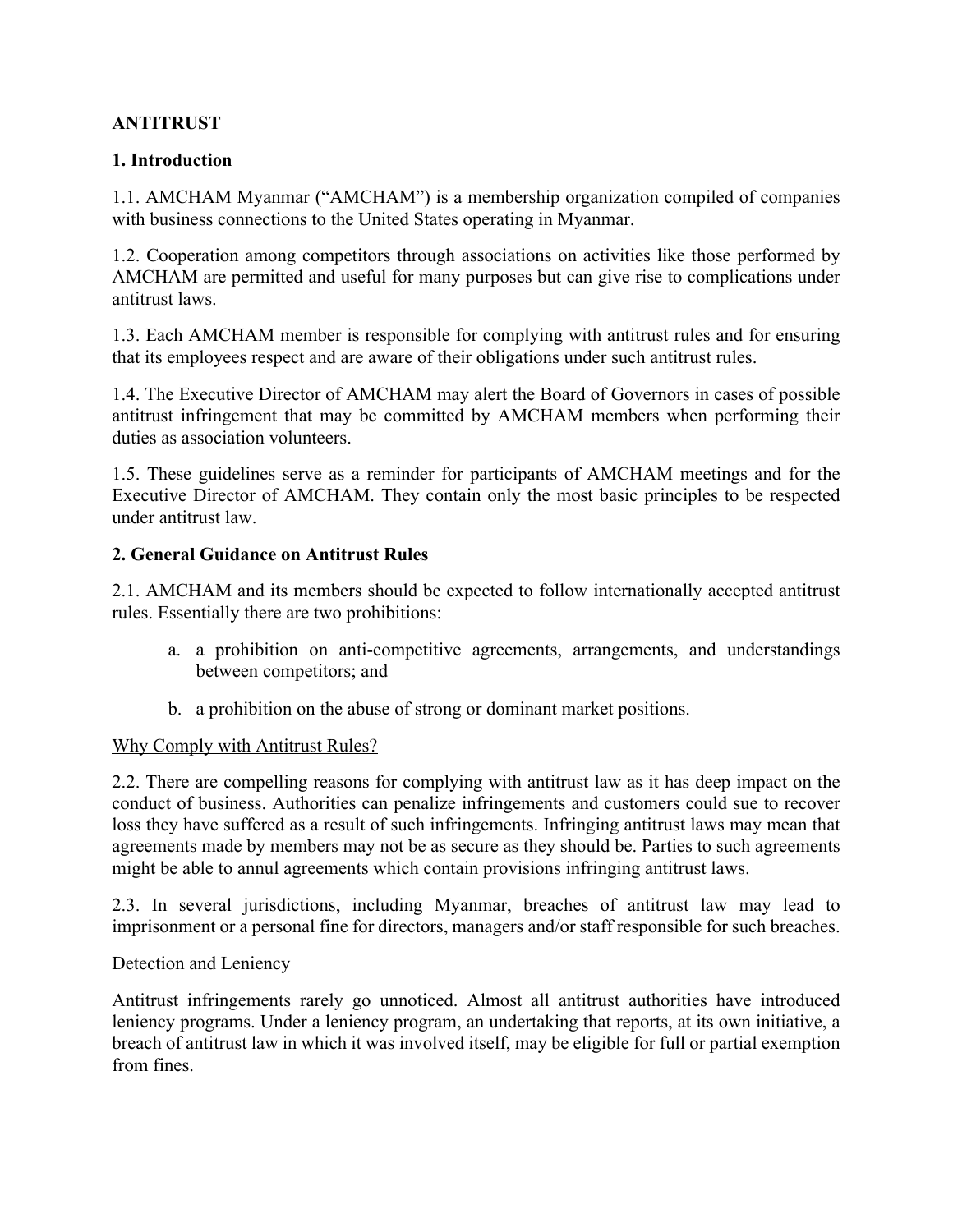### What is prohibited?

2.5. By bearing in mind the objectives of antitrust law, it is easier to understand what behavior is not acceptable. The objective is to ensure that purchasers have a range of independent competing sellers who have not acted together to reduce the degree to which they compete through artificial means. Likewise, a seller should be faced with competing buyers who are not coordinating their purchasing.

2.6. Where a business significantly dominates a market to the level that the business can operate without taking very much account of any impact on competitors and customers, it must be careful not to damage antitrust by reason of its dominance alone.

### General Checklist

2.7. DO ensure that business decisions are made unilaterally in the undertaking's own interest based on information freely and properly available.

2.8. DO base decisions on your own experiences and information and general public knowledge.

2.9. DO ensure to keep accurate and dated memos on all contacts with competitors, including contacts within trade associations and their working groups. Otherwise, it may be difficult to refute allegations from customers, competitors, the media or authorities of cartel-type arrangements or other anti-competitive behavior. If a competitor should propose steps to be taken in violation of any provision of antitrust law, the proposal should be immediately rejected and internally reported.

2.10. DO ensure that neither internal nor external documentation can be misconstrued as evidence of cartel-type arrangements or other anti-competitive behavior.

2.11. DO ensure that legal advice on antitrust law from lawyers outside the undertaking remains protected by the so-called lawyer/client privilege and is marked 'PRIVILEGED & CONFIDENTIAL'. Most antitrust authorities cannot require access to such documents, which should therefore always be kept on separate files.

2.12. Whenever the above checklist or any specific matter give rise to queries under antitrust law, it is important to always notify and seek advice.

## Agreements

2.13. Agreements and practices which restrict or distort competition are prohibited. Examples are:

- a. competitors agreeing, or reaching an understanding on, common pricing structures, discounts, production volumes or other terms of supply. This would include an arrangement where competitors agree on the basis of which they will enter a competitive tender (bid-rigging);
- b. competitors agreeing to share markets or customers, such as agreements not to compete in certain areas or in relation to certain products, not to bid for custom, or agreements not to poach one another's customers;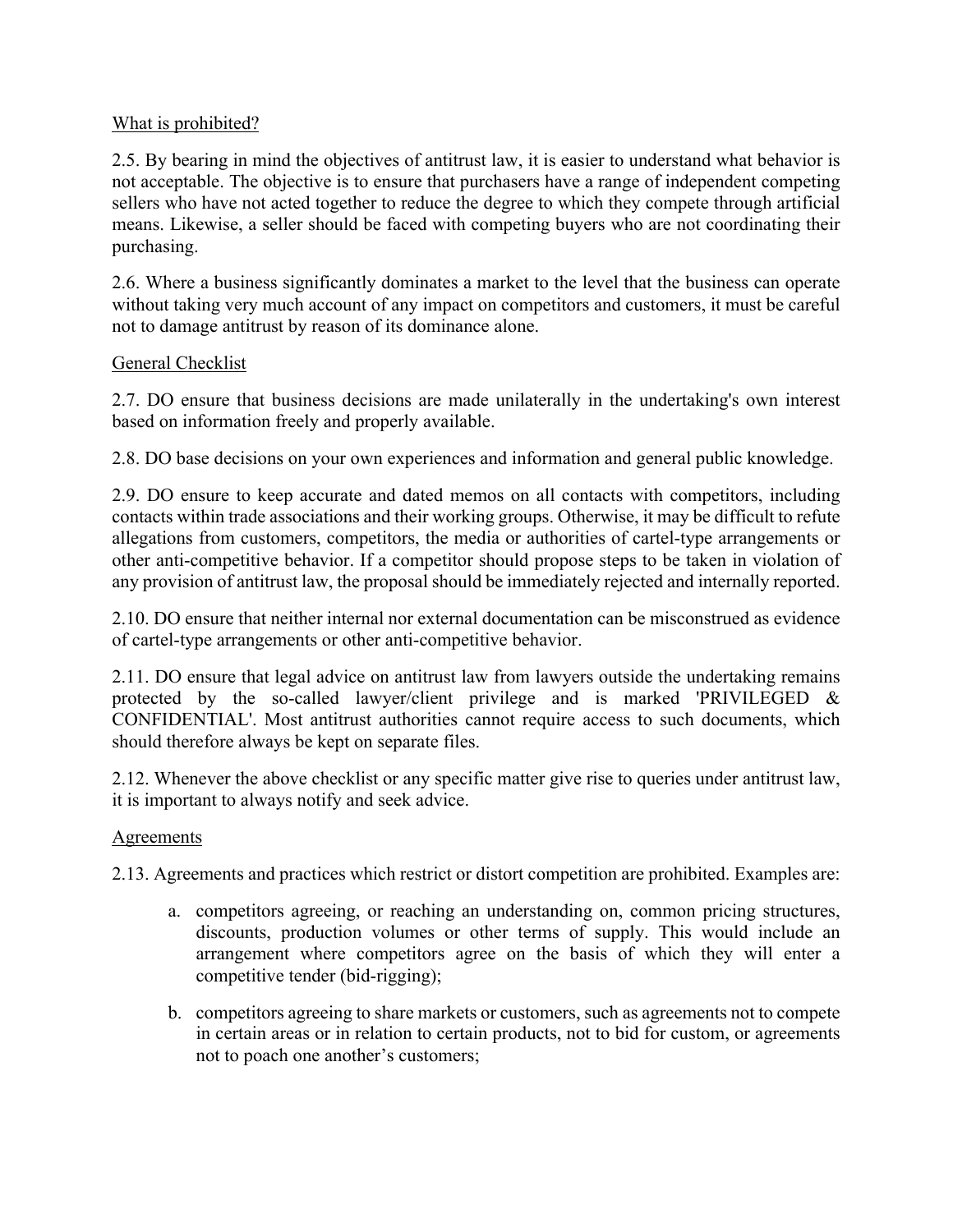- c. exchanges of information between competitors, such as giving to or receiving from competitors advance notice of price increases or providing them with information on prices or terms of supply to individual customers or important elements of their cost base. This is so even if the recipient of the information has not actively solicited the information.
- d. imposing or supporting minimum resale prices or minimum margins on purchasers, distributors or wholesalers. Purchasers should be free to set their own pricing policy and to compete on price at their level of trade. It is lawful to suggest a resale price but putting pressure on a customer with a view to ensuring that the customer sells at that price, or no lower than a certain price, is not permissible.

2.14. A formal agreement is not necessary for the rules to be breached. Verbal agreements are sufficient, as are informal understandings which do not involve "agreements" as such.

2.15. There can be an illegal arrangement even if, at a meeting or other contact with one or more competitors, only one of the participants discloses pricing or other commercially sensitive information. This is so even if the recipient of the information has not actively solicited it. The law assumes that even the companies which do not contribute any information will inevitably have their market behavior conditioned by the information they have obtained. The normal level of uncertainty about competitors' behavior is reduced by the receipt of this information and that, of itself, can distort the market.

2.16. Therefore, if, for example, you receive a call from a contact in a competing business who offers such information you should politely terminate the call and internally report the matter. Likewise, if a competitor asks you to contribute such information, you should politely decline to do so and internally report the matter. The same principle would also apply if a third-party acts as a conduit for the sharing of sensitive commercial information between competitors.

#### General checklist agreements

2.17. DON'T discuss confidential commercial matters with competitors. This applies in particular to pricing, rebates and bonuses, price increases and the time or date of such increases, raw material prices and other supply terms.

2.18. DON'T exchange essential commercial information with competitors. This applies to the random as well as the systematic exchange of information on for example customers, market shares, prices and other supply terms.

2.19. DON'T make arrangements with competitors to allocate production or sales quotas, to divide markets by sharing customers or geographic areas or otherwise to achieve 'order in the market place'.

2.20. DO ensure that all contacts with competitors, including discussions at trade associations, are properly documented and do not extend to such matters as prices, customer allocation, service level, forecasts, and terms of sale.

#### "Strong" market position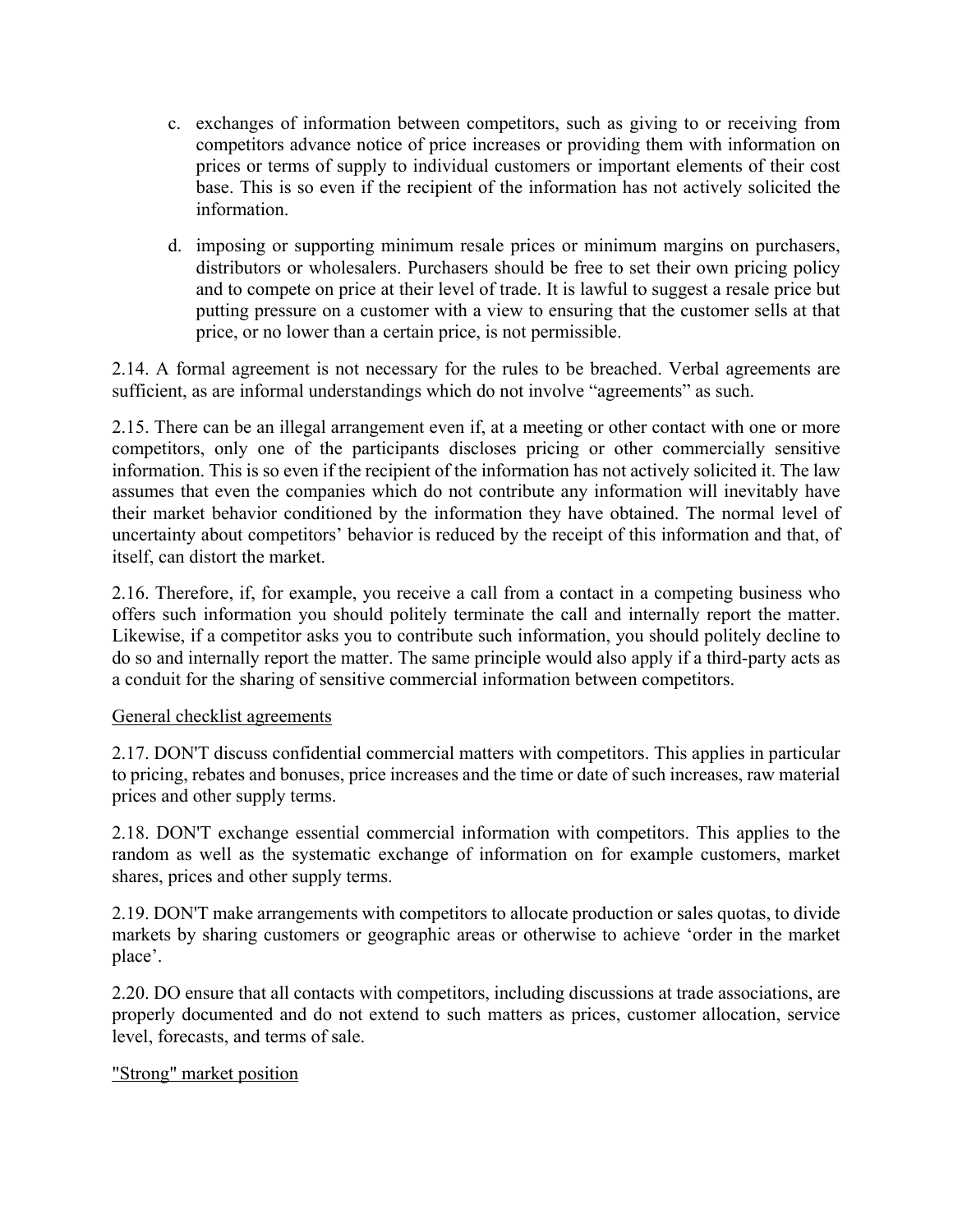2.21. The general consensus internationally is that an undertaking is not 'dominant' when its market share is below 25 per cent, may be 'dominant' with a market share between 25 and 40 per cent and is presumed to be 'dominant' with a market share higher than 40 per cent. Abuse of a dominate position is prohibited.

2.22. Abuse of a dominant position may comprise:

- a. manipulating supply and or demand of good
- b. controlling the purchase or selling price directly or indirectly or controlling the fees of services;
- c. restraining and controlling access to markets or resources, or the production, importation, distribution, and sale of goods
- d. specifying compulsory terms and conditions directly or indirectly for other businesses for the purpose of controlling price;

#### General checklist strong market position

2.23. DON'T discriminate against distributors, customers or competitors in any market where the undertaking may be said to enjoy a dominant position.

2.24. DON'T impose tying in any market where the undertaking may be said to enjoy a dominant position. Provided that the undertaking is dominant within certain products or services, it is for example prohibited to link the sale of such products or services to the simultaneous sale of spare parts for the products or of other products or services.

2.25. DON'T sell products at predatory prices and be careful with price reductions in any market where the undertaking may be said to enjoy a dominant position. Although one of the objectives of antitrust law is to enhance price antitrust, it is prohibited for dominant undertakings to sell at prices below average variable costs (and sometimes even below average total costs if the assumed intention may be to drive competitors out of the market).

2.26. DON'T give rebates, discounts or bonuses conditional upon customer fidelity. Rebates, discounts or bonuses must be dependent on volume only and be paid or deducted on a regular basis.

#### Associations and other meetings with competitors

2.27. AMCHAM Myanmar ("AMCHAM") and trade associations have a very useful role in promoting and defending a member's interests. Although it is perfectly legitimate for any member to participate in AMCHAM activities, such activities could be used as a platform where competitors engage in agreements and practices contrary to antitrust rules. Such contacts with competitors (horizontal agreements) are often qualified as cartel contacts if it concerns:

- a. essential commercial information sharing on prices, sales and market;
- b. customer sharing;
- c. limitation of production; and
- d. boycotts.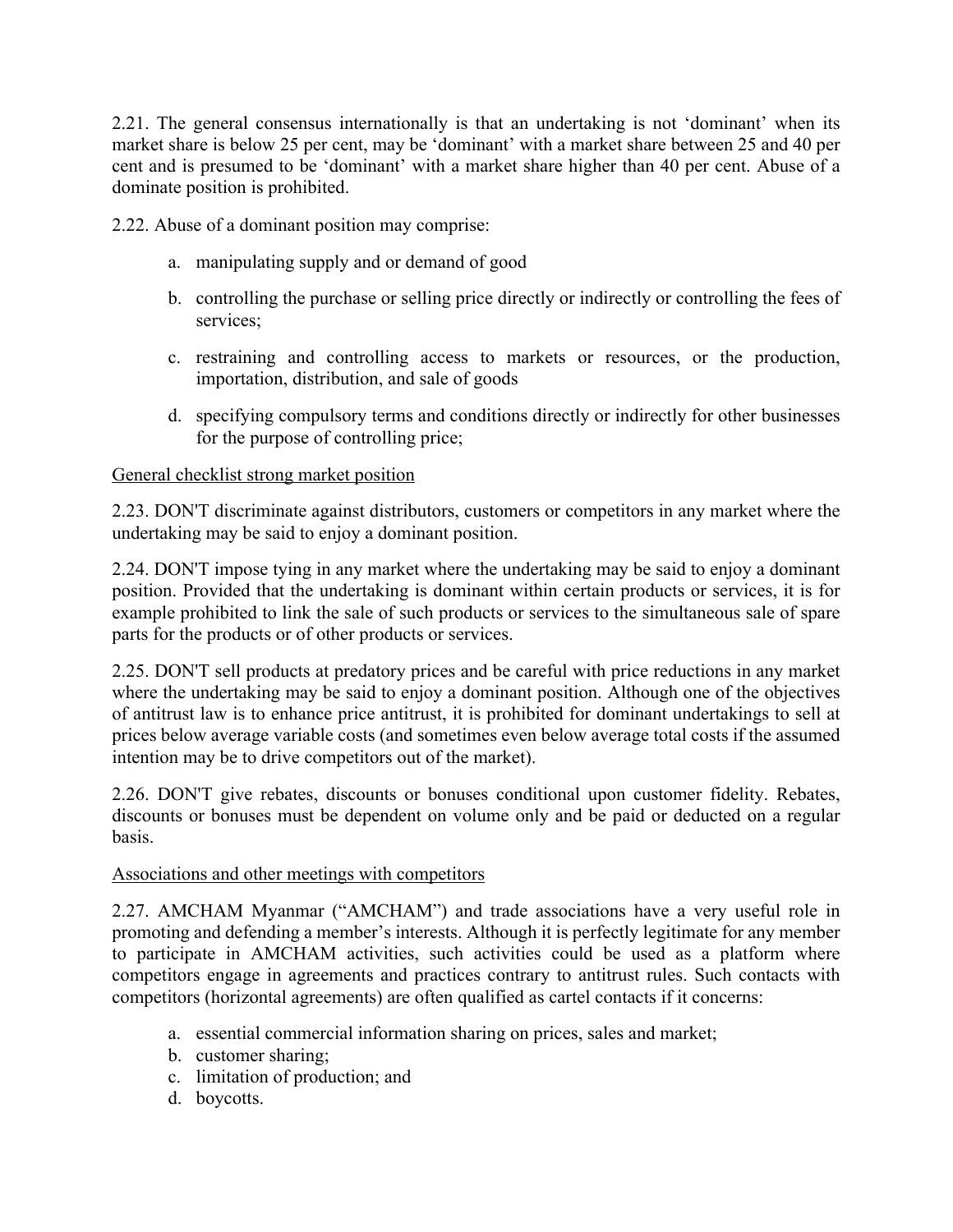2.28. Care must also be taken by those in contact with competitors as part of formal or informal trade association meetings and similar organizations or occasions where competitors meet. A legitimate meeting can, through no activity on your part, be turned into an illegal meeting. If at any such meetings there is an attempt to discuss prices or the terms on which competitors do business (including, for example, lead times or the timing or extent of price increases), you should immediately disassociate yourself from such discussions and, if necessary, leave the meeting and internally report the matter. This applies even if you did not actively solicit the information.

2.29. Trade associations often compile industry statistics. As a general rule, provided this is genuinely aggregated (such that it is not possible to identify individualized data) or sufficiently historic (to the effect that it is no longer competitively relevant), the provision by a member of data to an independent third party and the receipt of the statistics does not contravene antitrust law.

2.30. It is advised not to discuss the following information at AMCHAM or trade association meetings:

- a. territorial restrictions, allocation of customers, restrictions on types of products, or any other kind of market division;
- b. pricing or other terms given to customers;
- c. individual undertaking prices, price changes, conditions of sale (including payment terms and periods of guarantee), price differentials, discounts;
- d. bids on contracts for particular products and the procedures for replying to bid invitations;
- e. general market conditions and general industry problems, including industry pricing policies or patterns, price levels or industry production; capacity, or inventories (including planned or anticipated changes regarding those matters), except to the extent necessary to achieve legitimate objectives of the Chamber or trade association;
- f. individual undertaking figures on market shares, sources of supply, production;
- g. any undertaking specific business plans, marketing initiatives or any other information as to future plans concerning technology, production, marketing and sales;
- h. matters relating to individual suppliers, distributors or customers; and
- i. any other confidential information.

## **3. Specific Guidelines for quality and control initiatives**

- 3.1. AMCHAM and trade associations are allowed to develop initiatives relating to:
	- a. Agreements and cooperation between undertakings solely with the purpose of:
		- (i) joint market research;
		- (ii) the joint development of business comparisons and benchmarks;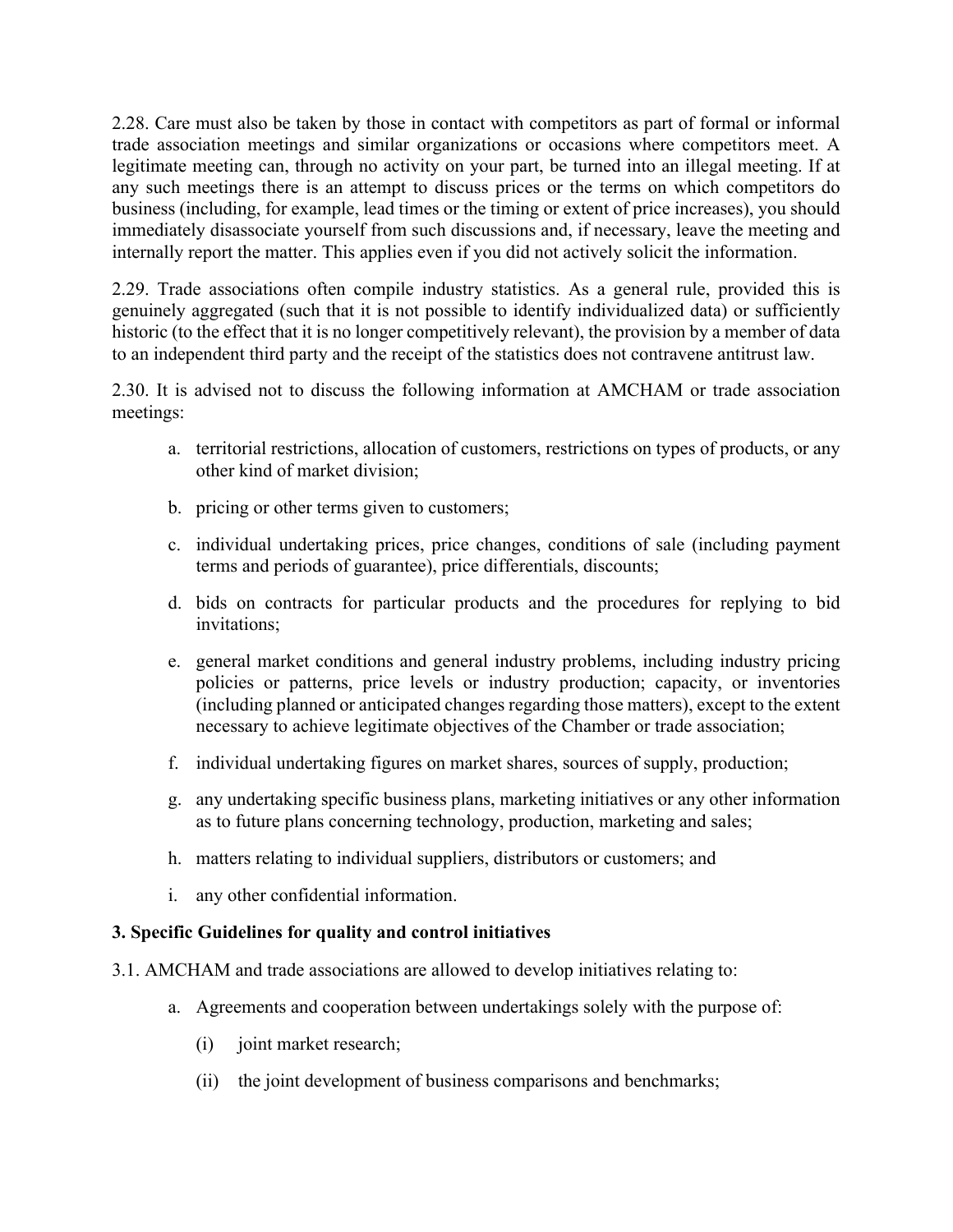- (iii) the joint development of statistics and calculation schemes.
- b. Agreements and cooperation between undertakings solely with the purpose of:
	- (i) cooperation in accounting;
	- (ii) a joint credit guarantee;
	- (iii) a shared debt collection agency;
	- (iv) a joint consultant on business or tax advice.
- c. Agreements and cooperation between undertakings solely with the purpose of the joint execution of projects regarding research and development.
- d. Agreements and cooperation between undertakings solely with the purpose of the common use of production, warehouse or transport facilities.
- e. Agreements and cooperation between undertakings solely with the purpose of incorporating entities for the purpose of the joint execution of assignments if the participating undertakings are not competing with each other in respect of the assignment or are not able to execute the assignment independently.
- f. Agreements and cooperation between undertakings solely with the purpose of joint marketing activities.
- g. Agreements and cooperation between undertakings solely with the purpose of using a distinctive quality / control mark in order to distinct its product, provided that every competitor is able to use such mark under the same conditions.

3.2. When developing instruments such as the above, AMCHAM will take care that these initiatives will not result in

- a. decisions or recommendations by AMCHAM on parameters that are competitively relevant;
- b. collective boycotts; or
- c. any other collective action or collusion that restricts competition.

#### **4. Specific Guidelines for AMCHAM meetings**

4.1. The following guidelines apply to all AMCHAM meetings, communications and other activities and should be observed and followed at all times.

4.2. Each AMCHAM member is responsible for complying with antitrust rules and for ensuring that their organization's employees respect and are aware of their obligations under such antitrust rules. These guidelines only contain the most basic principles to be respected under antitrust law and they serve as a reminder for participants of AMCHAM meetings. Meeting participants should be entirely familiar with these rules and should consult a competition lawyer in case any specific issue arises.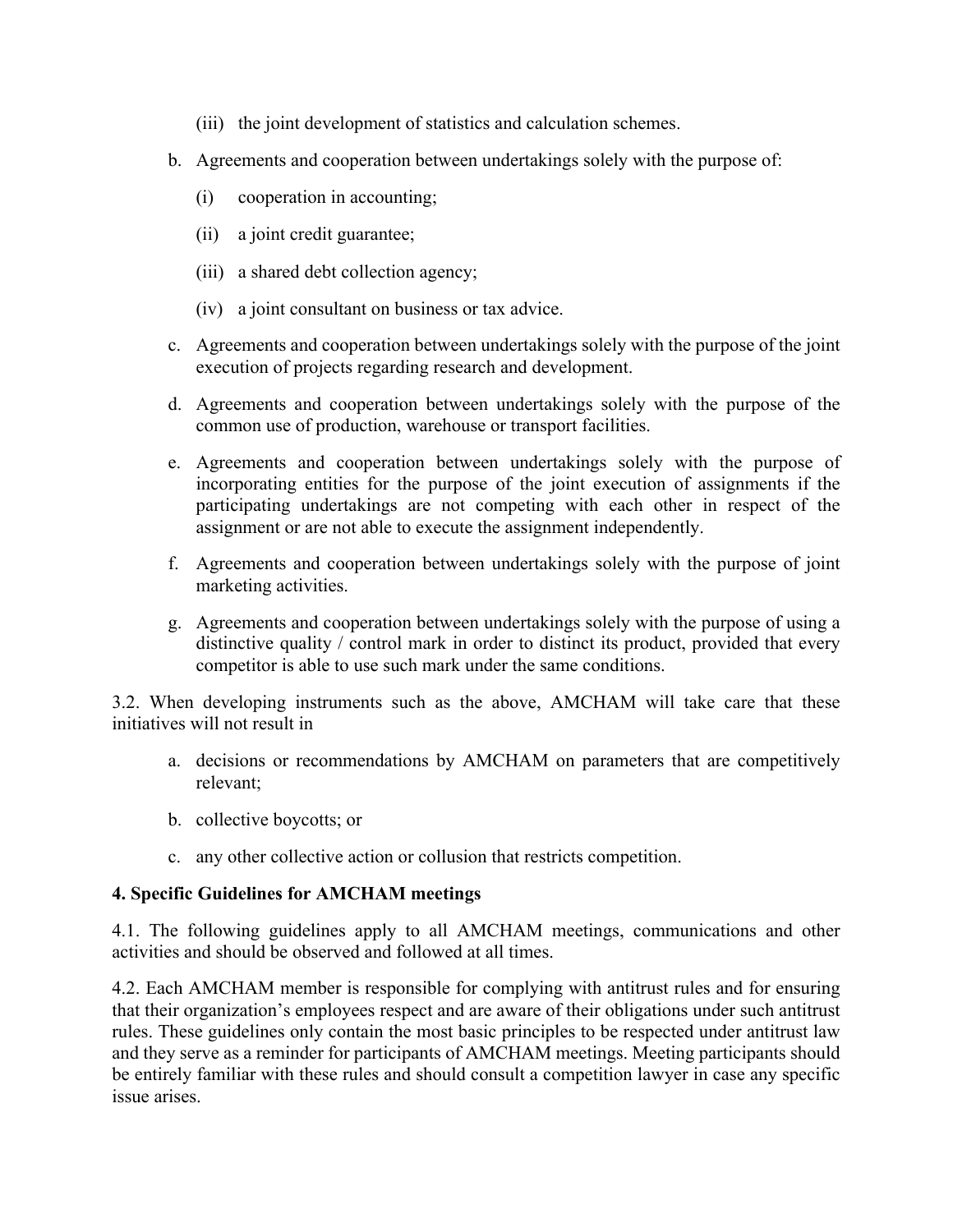- a. make sure that you have an agenda before each meeting;
- b. verify that minutes are taken and that they reflect properly what was discussed and agreed at the meeting;
- c. raise your objections against any discussions or activities that appear to be in conflict with competition rules; distance yourself publicly and conspicuously from such discussions or activities and leave the meeting immediately if those discussions continue. Before leaving the meeting, ensure that your objections are recorded in the minutes. If necessary or if the minutes do not reflect your objection, follow with a note to all participants after the meeting.

#### DON'Ts:

Do not, formally or informally, in fact or in appearance, in meetings or during social gatherings incidental to meetings, exchange with participants information containing:

- a. individual company prices, price changes, price structure, price differentials, mark-ups, discounts, allowances, credit terms, etc., or data that bear on price e.g. costs, production, capacity, inventories, sales, etc.;
- b. industry pricing policies, price levels, price changes, differentials, etc.;
- c. changes in industry production, capacity or inventories;
- d. bids on contracts for particular products; procedures for responding to bid invitations;
- e. plans of individual companies concerning the design, production, distribution or marketing of particular products, including proposed target territories or customers;
- f. any potentially commercially sensitive data, present or future plans of individual companies concerning strategic business decisions on pricing, production, distribution, marketing etc.
- g. any of the above categories of data in a format allowing for identification of individual companies